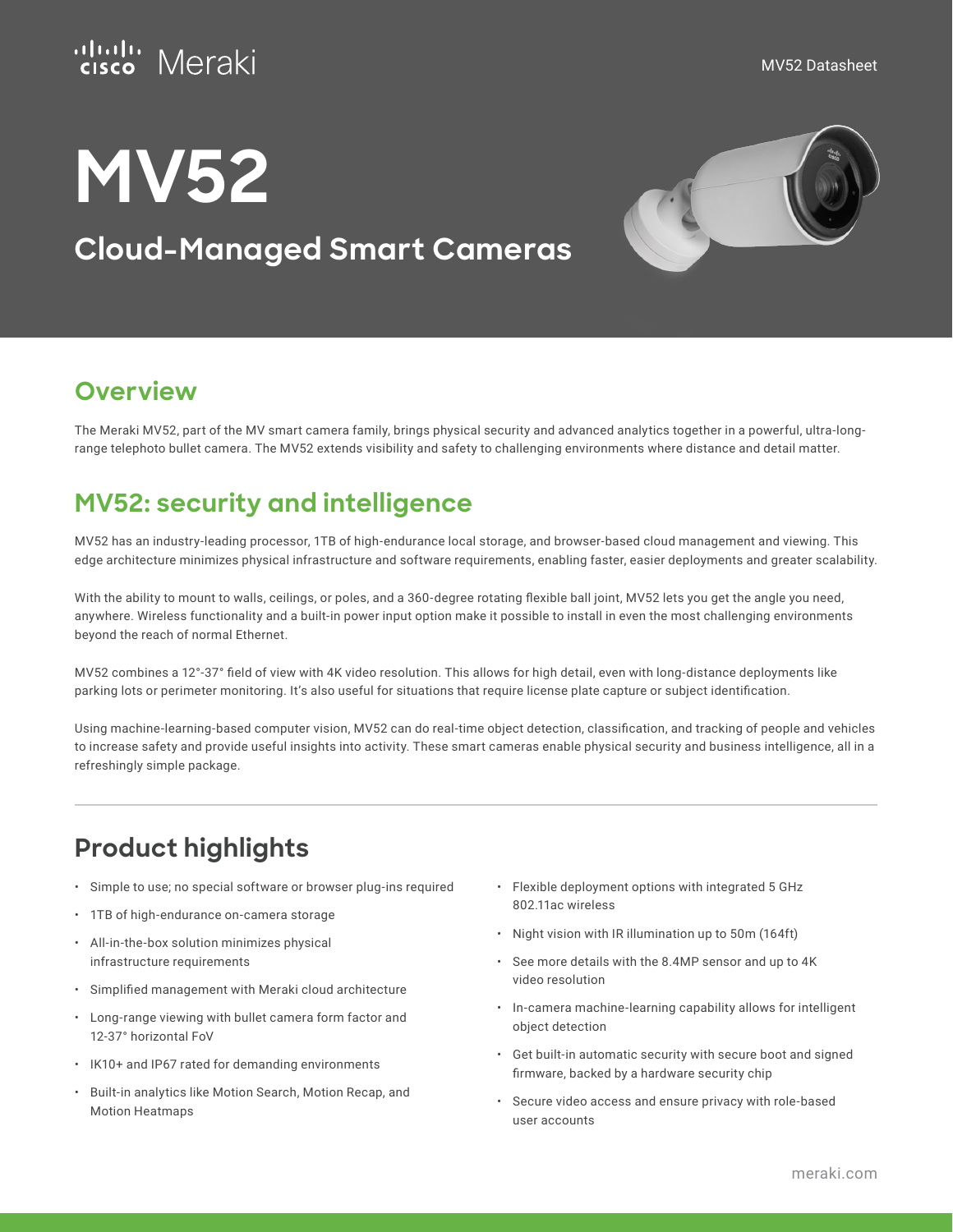# **MV52 specifications**

#### **Camera**

1/1.8" 8.4MP (3840x2160) progressive CMOS image sensor

1TB high endurance solid state storage

12-40mm focal length varifocal lens

f/2.3-16 aperture

Field of view: Horizontal 12°-37°, Vertical 7°-22°

1/30s to 1/1000s shutter speed

Sub-lux minimum operation

Built-in IR illuminators, effective up to 50m (164ft)

#### **Video**

4K (8MP) video recording (3840x2160) with H.264 encoding, up to 30fps

Cloud augmented edge storage (locally stored video with metadata in the cloud)

Optimized retention settings (scheduling and motion-based) for variable retention

High dynamic range (HDR)<sup>1</sup>

Stream video anywhere with automatic cloud proxy

Direct live streaming with no client software (native browser playback)<sup>2</sup>

<sup>1</sup> At frame rates 15fps and below only

<sup>2</sup> Browser support for H.264 decoding required

## **Data and network security**

Full disk encryption (AES 256-bit)

Automatically purchased and provisioned TLS certificates (publiclysigned)

Management encryption and two-factor authentication

WPA, WPA2-PSK, WPA2-Enterprise with 802.1X EAP-TTLS

TKIP and AES encryption

Ratings:

- IK10+ vandal-resistance

- IP67 weather-proofing

#### **Networking and wireless**

1x 10/100/1000 Base-T Ethernet (RJ45)

DSCP traffic marking

Supported frequence bands (country-specific restrictions apply):

- 5 GHz 802.11a/n/ac radio
- 5- 5.150 5.250 GHz (UNII-1)
- 5.250 5.350 GHz (UNII-2)
- 5.470 5.600, 5.660 5.725 GHz (UNII-2e)
- 5.725 5.825 GHz (UNII-3)

1x1 with one spatial stream

MU-MIMO support - 20, 40, and 80 MHz channels (802.11ac)

Up to 256 QAM on 5 GHz bands

Integrated omni-directional antennas (6.3 dBi gain at 5 GHz)

#### **Power**

PoE+ required for operation (max 25.5W consumption)

12VDC power input option

Dynamic power switching with PoE priority

#### **Environment**

Temperature: -40°C - 50°C (-40°F - 122°F)<sup>3</sup>

<sup>3</sup>Operation under 0°C will make use of the internal heater